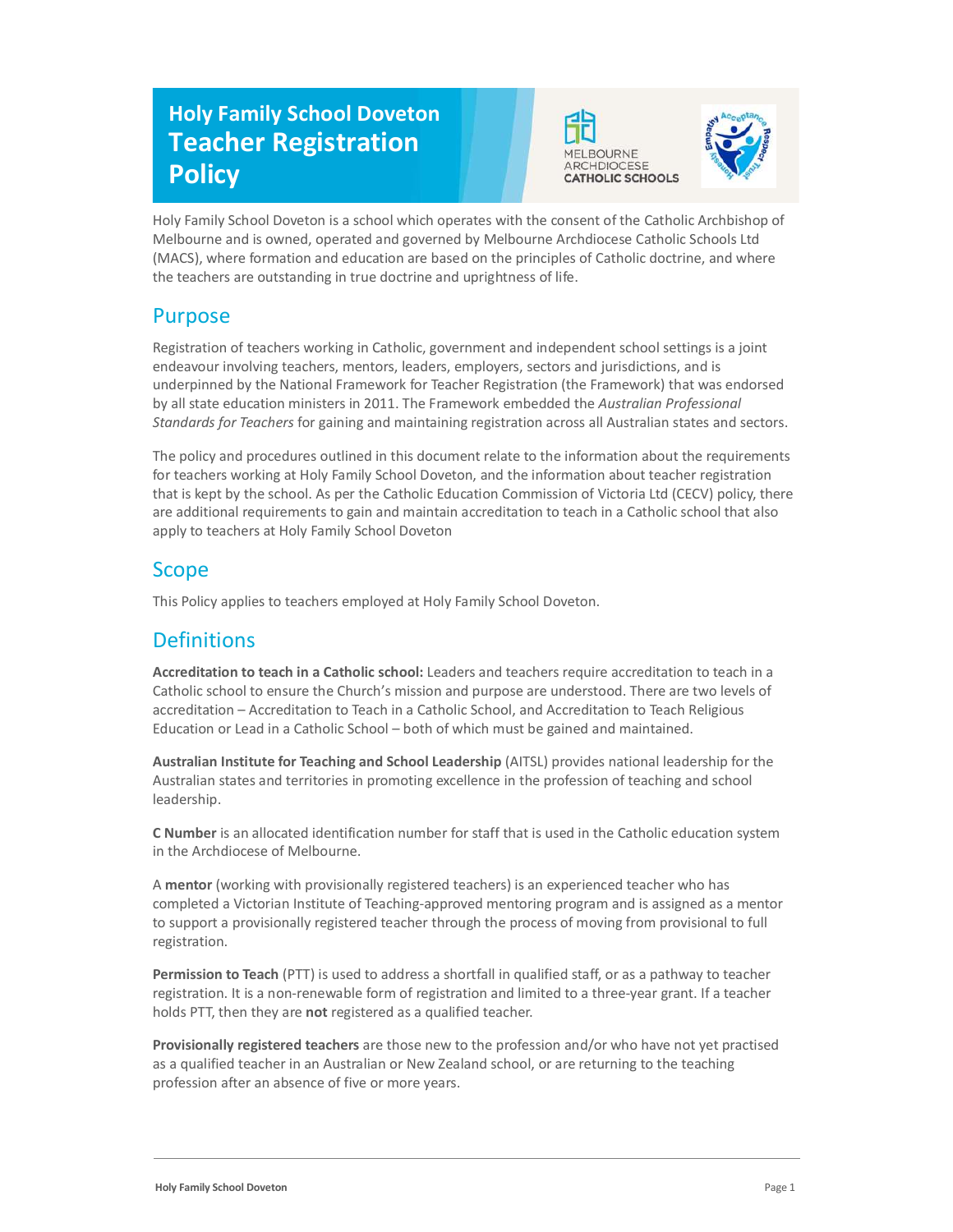A registered teacher is a qualified teaching professional suitable to practise as a teacher in a Victorian school or early childhood setting. A registered teacher is one who demonstrates the following requirements:

- a demonstrated proficiency in the Australian Professional Standards for Teachers
- the ability to maintain professional practice
- suitability to teach.

Registration as a teacher is an important mechanism to assure the safety, competency and quality of the profession. Its design is underpinned by a clear intent to set and uphold high standards of professional practice.

Registration conditions are conditions that may have been placed on a teacher's registration which should be recorded in the Victorian Institute of Teaching register.

Victorian Institute of Teaching (VIT) is an independent statutory authority which regulates members of the teaching profession. All teachers must be registered with the VIT in order to be employed in a school in Victoria.

VIT register is a register of VIT registration numbers, category, limitations (if any), and renewal and expiry dates for each teacher. This register is maintained at Holy Family School Doveton by the Principal or authorised delegate in electronic format.

Working with Children Check (WWCC) is required for child-related work in Victoria. Teachers registered with the VIT are exempt from the requirement to obtain a WWCC as the VIT registration process includes checks for suitability for child-related work. Teachers must notify Working with Children Check Victoria (WWCCV) of any child-related work they do outside the school (whether paid or voluntary). In the event a teacher's VIT registration is suspended or cancelled, WWCCV may notify the organisations listed that the teacher exemption no longer applies. To notify WWCCV of other childrelated work, teachers must complete the 'Teacher notification' form.

### **Policy**

All teachers practising in Victorian Catholic schools are required to be registered with the VIT, the independent authority which regulates members of the teaching profession.

Recruitment of teachers is in accordance with the MACS staffing and recruitment policies.

### Teacher registration – limitations

#### Provisionally registered teachers

Provisional registration is granted until teachers demonstrate they meet the standards at the Proficient Teacher level. Teachers have a period of two years to demonstrate that they:

- possess an application of knowledge in teaching situations where the individual has full professional responsibility for the learning of students
- meet the Australian Professional Standards for Teachers at the Proficient Teacher level
- have had at least 80 days teaching experience in an Australian or New Zealand school.

A mentor will be assigned to a provisionally registered teacher seeking full registration. More information about the process to attaining full registration is available on the VIT website.